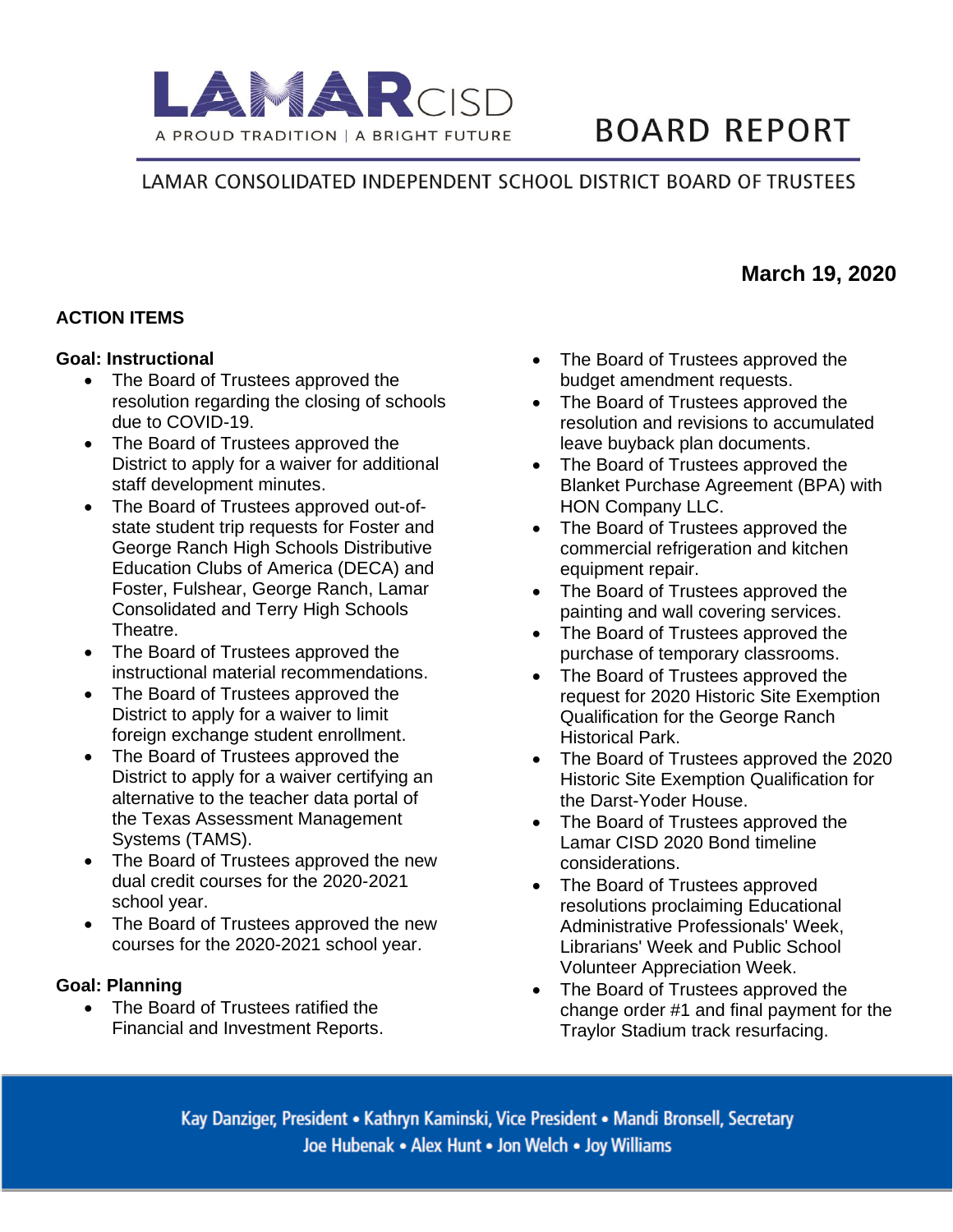- The Board of Trustees approved the design development for Terry High School and George Junior High School additions and renovations.
- The Board of Trustees approved the CSP#07-2020RG for carpet replacements at Foster High, Briscoe Junior High, Jane Long Elementary, Jackson Elementary and Pink Elementary schools.
- The Board of Trustees approved the CSP#08-2020RG for miscellaneous campus renovations and controls upgrade.
- The Board of Trustees approved the design development for Fletcher Morgan, Jr. Elementary School.
- The Board of Trustees approved the professional surveying services for Fletcher Morgan, Jr. Elementary School.
- The Board of Trustees approved the geotechnical study for Fletcher Morgan, Jr. Elementary School.
- The Board of Trustees approved the traffic study for Fletcher Morgan, Jr. Elementary School.
- The Board of Trustees approved the Texas Accessibility Standards review and inspection for Fletcher Morgan, Jr. Elementary School.
- The Board of Trustees approved the network fiber connections for Dr. Thomas E. Randle High School and Harry Wright Junior High School.
- The Board of Trustees approved the network hardware for Dr. Thomas E. Randle High School and Harry Wright Junior High School.
- The Board of Trustees approved the amendment No. 9 to requote #18- 2016LN, the HVAC full coverage maintenance and service agreement.
- The Board of Trustees approved the Guaranteed Maximum Price amendment to the contract with Drymalla Construction Company.
- The Board of Trustees approved the abatement monitoring services for the Bowie Elementary School renovations.
- The Board of Trustees approved amendment No. 6 to the interlocal cooperation contract with Texas General Land Office.
- The Board of Trustees approved the materials testing for miscellaneous campus renovations.
- The Board of Trustees approved the change order #1 and final payment for the synthetic turf and track at Campbell and Dickinson Elementary schools.
- The Board of Trustees approved the addition to the 2019-2020 compensation plan.

### **Goal: Technology**

- The Board of Trustees approved the network hardware for George Ranch High School.
- The Board of Trustees approved the network hardware for multiple campuses.
- The Board of Trustees approved the districtwide iPad refresh.

## **INFORMATION ITEMS**

## **Goal: Instructional**

- Semester 1 Canvas Usage update
- 2019-2020 School Health Advisory Council Spring update
- Naviance for non-district students
- **Special Education Update**
- Freezing of new intra-district/inter-district transfer requests to Adolphus, Arredondo, Austin, Bentley, Bowie, Frost, Hubenak, Huggins, Hutchison, Long, McNeill, Ray, and Travis Elementary Schools
- Freezing of new intra-district and interdistrict transfer requests to Ryon Middle School, Reading Junior High School and George Ranch High School

## **Goal: Planning**

- Tax Collection Report
- Payments for Construction Projects
- Bond Update
	- $\circ$  2014
		- $O 2017$